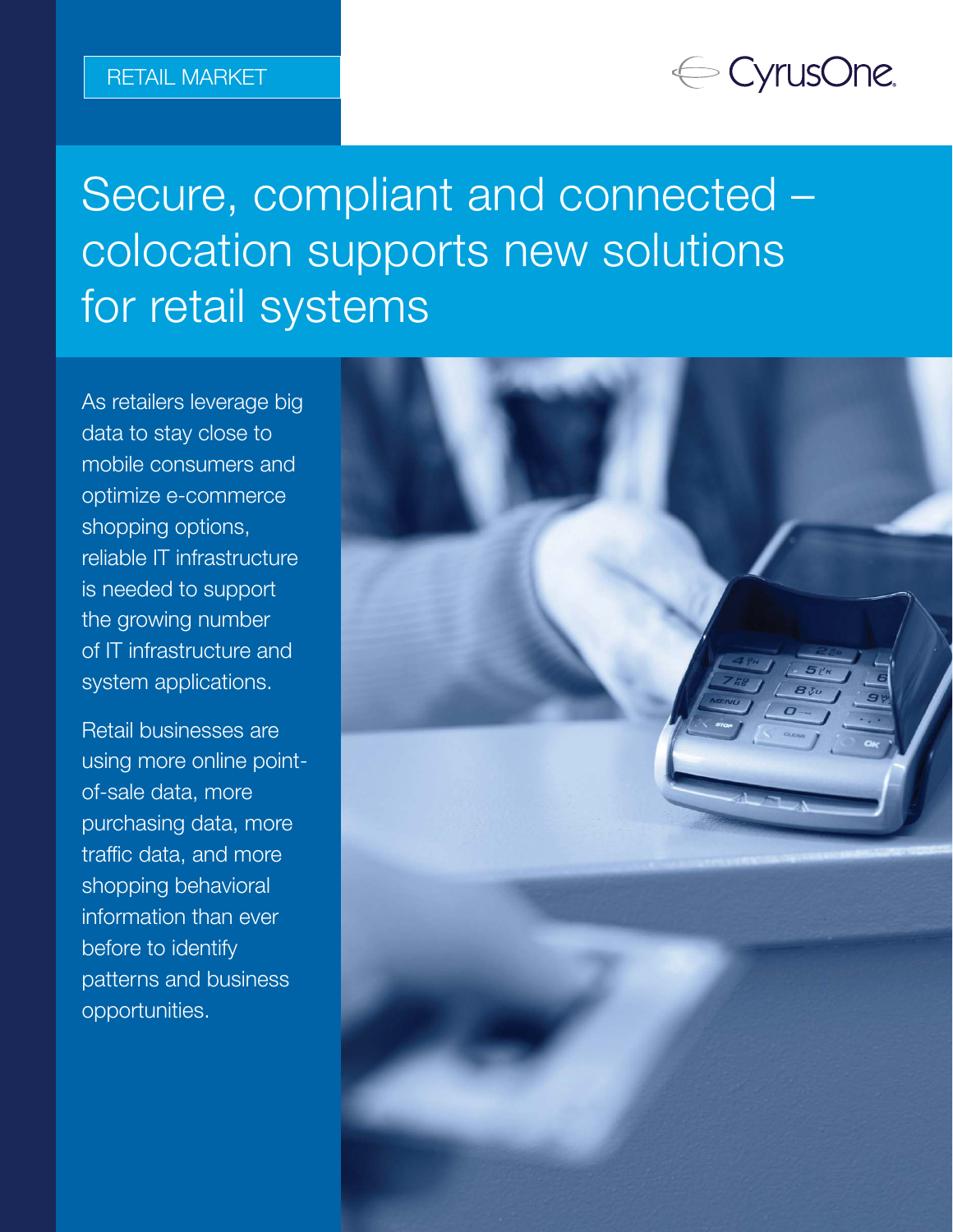Successful retailers are moving their IT infrastructure to well-connected colocation facilities to take advantage of interconnected data center production and disaster recovery solutions that scale with their business needs. Opportunities for retailers to outsource these solutions are leading them to CyrusOne.

#### Colocation and security

- Data center support for enterprise e-commerce, inventory and systems
- Compliance with PCI Security Standards
- Excellent reliability and flexibility to scale as needs change

#### **Connectivity**

- High availability and reliable performance
- Enhanced application, network and end-user visibility or response time
- Service optimization and capacity



- Meet highest demands for data availability
- Uninterrupted access from anywhere
- CyrusOne's National Internet Exchange (IX) provides robust interconnection between data center locations for mix-and-match production and disaster recovery platforms

#### Managing the transition to outsourcing a data center can be daunting

With a history of successfully serving the nation's retailers alongside other customers of the Fortune 1000, CyrusOne is standing ready to ensure that your enterprise is equipped with the right-sized data center solution – tailored to meet the needs of your enterprise – for today and tomorrow.

"Beyond the quality of the Carrollton facility and its proximity to our Columbia operations, we liked the flexibility CyrusOne offered in terms of multiple locations across the country that are easily accessible by commercial air, and its interconnection capability."

> Joedy Lenz Vice President and Chief Technology Officer **CARFAX**

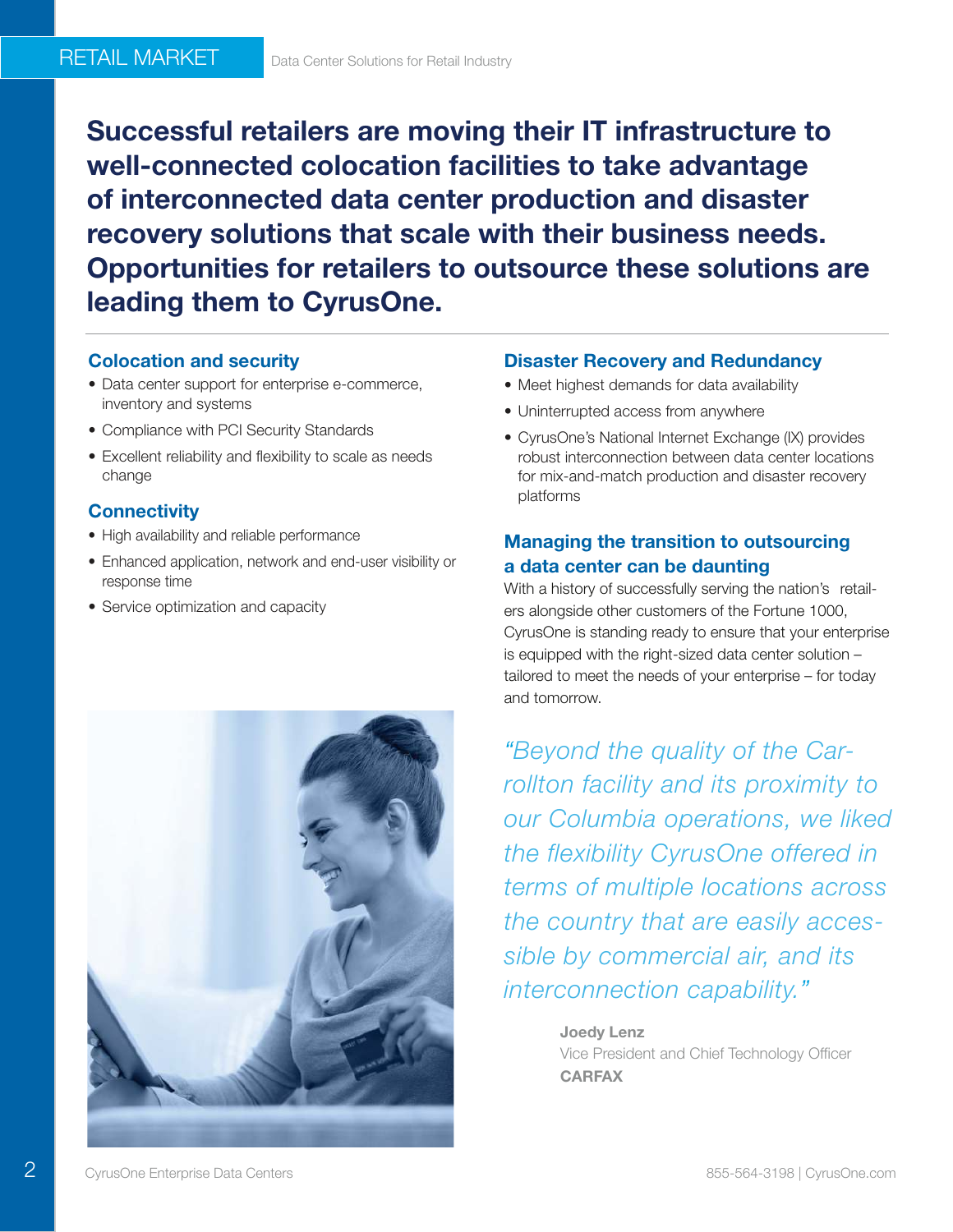### Discover why so many Fortune 1000 companies trust CyrusOne

#### Flexible, Scalable Solutions

RETAIL MARKET

Flexible data center solutions readily scale to match the needs of growing businesses.

- Thorough assistance in scoping, engineering and implementation to ensure that your solutions are right-sized for your needs now and in the future
- Choose the level of power redundancy needed for your applications (2N)
- Contract flexibility to ramp into your purchased power and space
- Office space available for permanent or temporary staffing

#### Proven, Innovative Technology

Benefit from the latest data center innovations CyrusOne expert technicians can apply to your IT environment.

- Power densities up to 900 KW per rack so you can scale your server environment vertically, with increased power to optimize your footprint
- Massively Modular® data center engineering can deliver large-scale deployments and build outs in just 12 weeks
- The CyrusOne Multi-Facility Interconnected Platform enables you to mix and match data centers while enjoying optimal connectivity using the National Internet Exchange (IX)

#### Exceptional Service

Enjoy personalized, consultative service through all stages of the relationship – design, build, installation, management and reporting

- Data centers designed and built by CyrusOne to the highest industry standards and service activities led by CyrusOne employees
- Experienced implementation team that understands the complexities of various-sized organization's requirements for key processes, management, nformation handling and security needs
- Complete transparency with no hidden fees for building management, security and preventive maintenance.

#### High Reliability

Benefit from an engineered solution that delivers excellent uptime and availability for your mission-critical applications.

- High degree of resiliency with no single point of failure
- Carrier-neutral facilities
- Certifications and attestations include ISO 27001, SSAE 16 Type II Audited, PCI DSS, HIPAA/HITECH, FISMA-High and Open IX
- CyrusOne Facilities are designed to meet TIA-942 requirements for electrical and mechanical
- 100 percent uptime service-level agreements (SLAs)